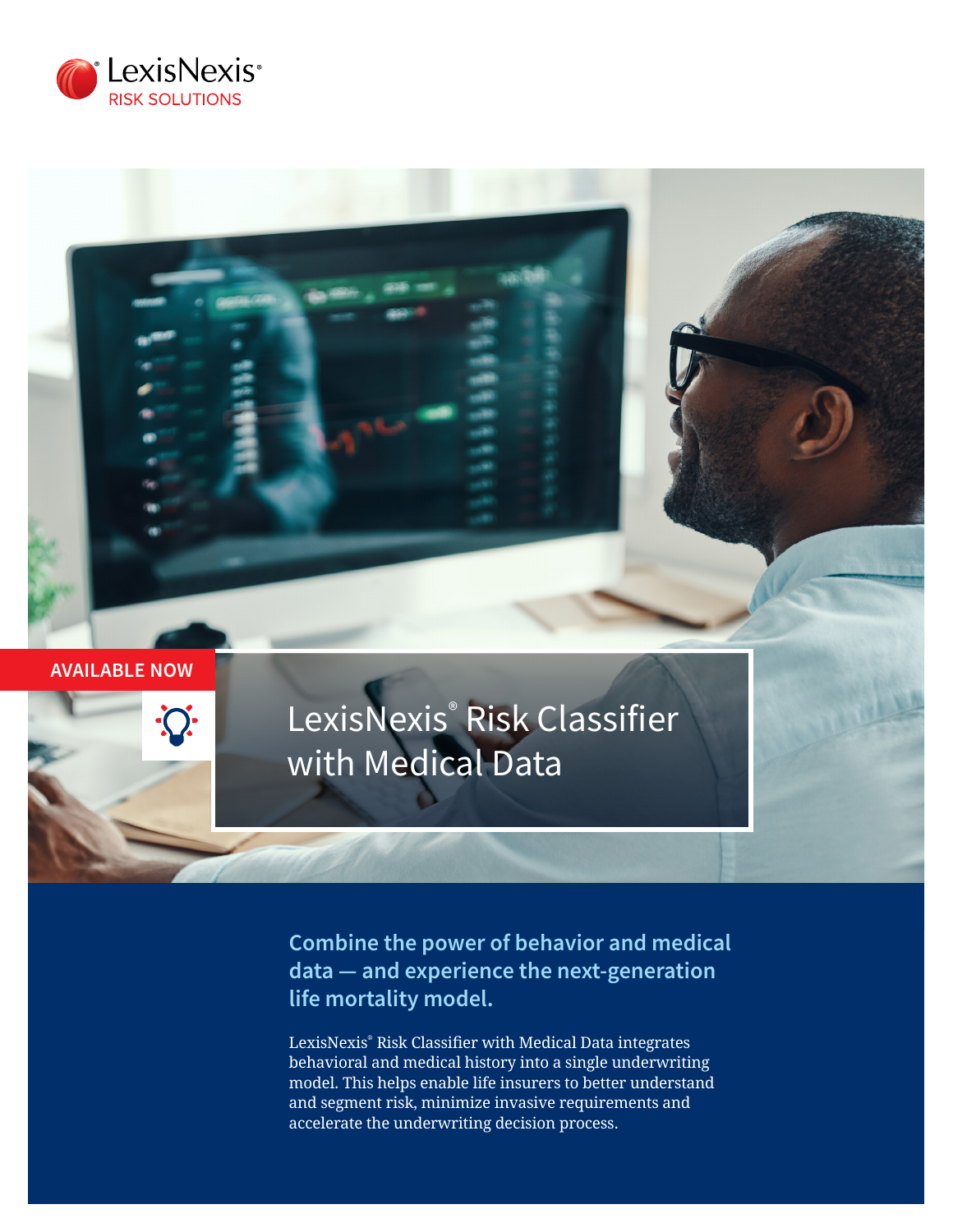## **Get the full picture of risk**

Gain access to an underwriting solution that combines behavioral and medical data sources to form a single predictive mortality score.



## **Drive faster underwriting decisions to help improve customer experience**

Consumers expect fast and reliable service — and carriers are under heightened pressure to speed up the underwriting process. Our single predictive model can help you to confidently evaluate relevant data and accelerate the underwriting process to deliver better customer experiences, within minutes versus weeks.

- Streamline underwriting with a single mortality score
- Access data to see more complete scores and make more precise underwriting decisions
- Minimize the need for traditional medical examinations, collection of current laboratory and medical reports
- Offer a touchless underwriting process to allow flexibility and convenience

**Adding medical data to LexisNexis® Risk Classifier provides significant differentiation across all risk levels. When combined with behavior data, additional risk is revealed to help dramatically improve risk assessment.**



Source: LexisNexis Risk Classifier with Medical Data Internal Analysis 2021